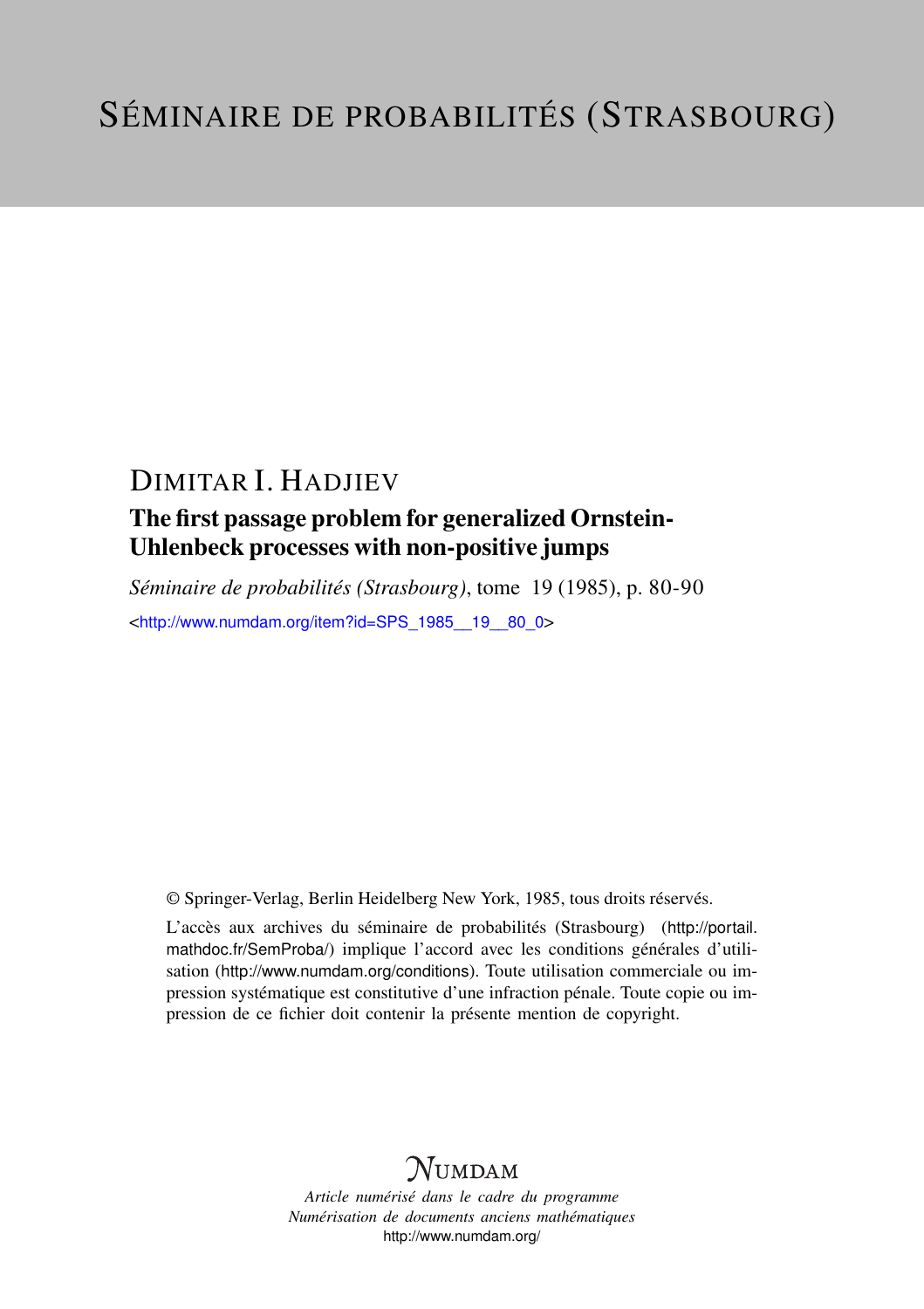#### THE FIRST PASSAGE PROBLEM FOR GENERALIZED ORNSTEIN-UHLENBECK

### PROCESSES WITH NON-POSITIVE JUMPS  $*$

Dimitar I. Hadjiev Institute of Mathematics, Bulgarian Academy of Sciences P.O.Box 373 1090-Sofia BULGARIA

1. Introduction. Let  $(\Omega, F, P)$  be a probability space. We consider a cadlag stationary random process  $S_t$ ,  $t \geq 0$ , with independent increments and non-positive jumps S<sub>t</sub>-S<sub>t-</sub>=S<sub>t</sub>-lim S<sub>S</sub>  $\leq$  0, that is defined on this space and satisfies S<sub>O</sub>= 0.<br>s<sup>4t</sup> It is well known ( $[3]$ ) that the characteristic function of  $S_t$  has the form

(1.1) 
$$
E \exp(i\omega S_t) = \exp t\{ibu - cu^2 + \int F(dx) (e^{i\omega x} - 1 - i\omega x \cdot 1_{\{X\geq -1\}})\},
$$

$$
(-\infty, 0)
$$
 where  $-\infty$  b  $\infty$ ,  $c \geq 0$ , and the Lévy measure  $F(.)$  satisfies

(1.2) 
$$
\int_{(-\infty,0)} F(dx) \ 1 \wedge x^2 < \infty \; .
$$

Following Skorokhod ([8] ) one can use the analytical continuation of (1.1) to the half-plane Re(iu) > 0 and obtain the Laplace transform of  $S_t$  by substituting u instead of iu. Thus, we have

$$
(1.3) \qquad \text{E} \, \exp(\mathrm{u} \mathsf{S}_\mathsf{t}) \, = \, \exp \, \mathrm{t} \psi(\mathsf{u}) \, , \ \mathsf{u} \, \geq \, 0 \, ,
$$

where

(1.4) 
$$
\psi(u) = bu + cu^2 + \int_{(-\infty,0)}^{\infty} F(dx) (e^{ux} - 1 - ux \cdot 1_{\{x \ge -1\}}).
$$

For arbitrary  $\lambda > 0$  and  $-\infty < x < \infty$  we define the random process  $X_+$ ,  $t \ge 0$ , by the

formula

(1.5) 
$$
X_{t} = e^{-\lambda t}(x + \int_{(0,t]} e^{\lambda v} dS_{v}),
$$

the stochastic integral w.r.t. the semi-martingale S being understood in the usual sense.

Definition. The random process X will be called the starting at x generalized Ornstein-Uhlenbeck process with parameter  $\lambda > 0$ .

<sup>\*</sup> This paper was written during the author's visit to Laboratoire de Calcul des Probabilites, Université Paris VI. The author would like to thank Professor Neveu and his colleagues for their hospitality.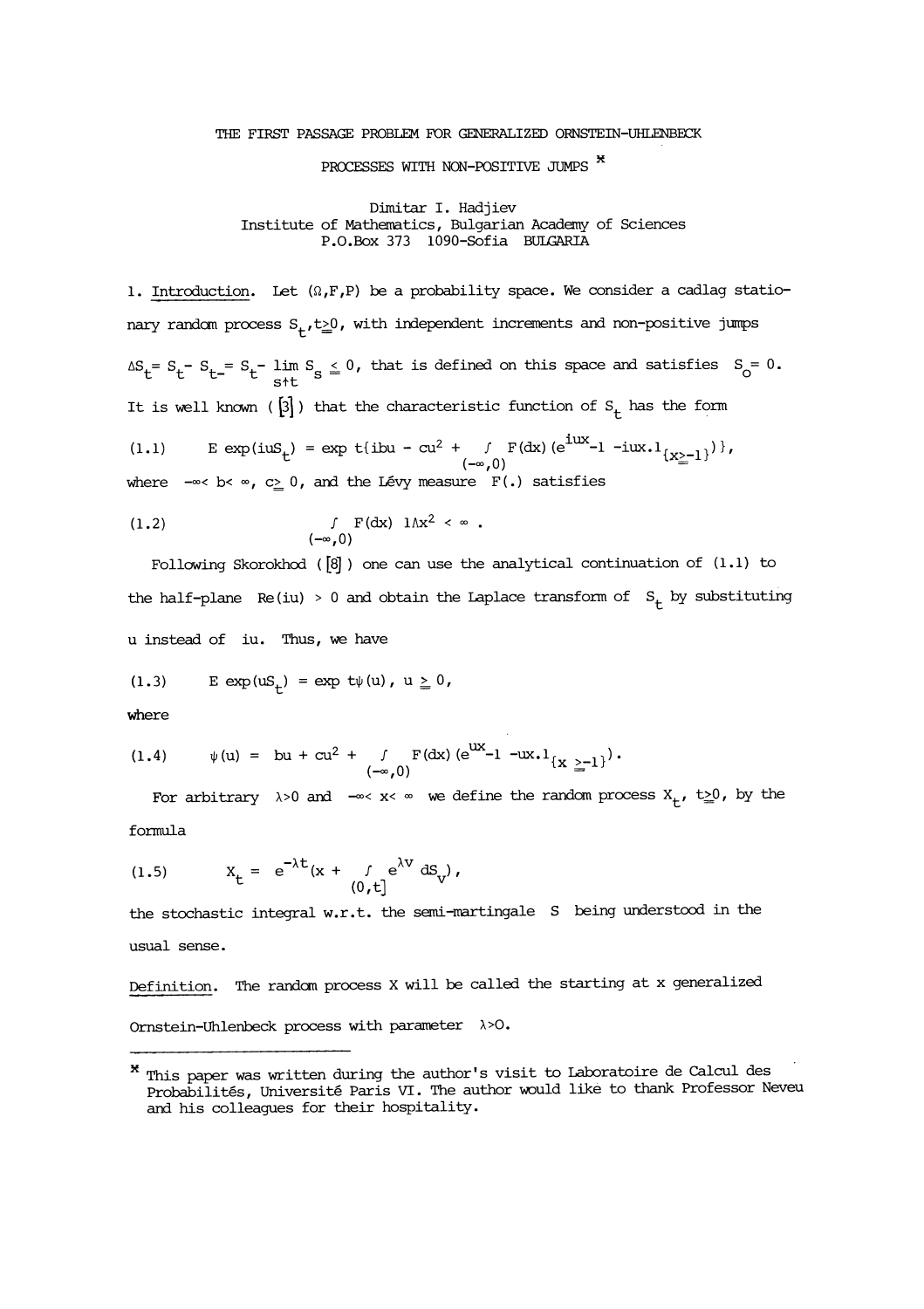Certainly, the process X is characterized by the triplet  $(b, c, F(.))$  as well. With  $b = 0$ ,  $c = \frac{1}{2}$  and  $F(.) = 0$  our definition yields the standard Wiener process S and the usual Omstein-Uhlenbeck process X.

Given a real number  $\mu > x$ , let us introduce the first passage time (1.6)  $T_{11}(x) = inf \{t \ge 0 : X_t \ge \mu\}.$ 

As far as  $\Delta X_t = \Delta S_t \leq 0$ , if  $T_1(x) < \infty$  one gets immediately the equality  $X_{T_{u}(x)} = \mu$ .

The purpose of this paper is to determine the distribution of  $T_{\mu}(x)$ ,  $\mu > x$ , by means of Laplace transform

(1.7) 
$$
\gamma_{\mu}(\theta, x) = E \exp(-\theta T_{\mu}(x)), \quad \theta > 0.
$$

It should be noted that generally speaking, we have no equation for the transition density of X and the usual Darling-Siegert approach to the first passage problem of diffusion processes ( $[2]$ ) is not applicable in our case. Our approach is based on martingale techniques and depends essentially on the existence of suitable martingales on the process X (see Theorem 1 belcw). Besides the new generality of the explicit representation for  $\gamma_{\text{H}}(\theta, x)$  (Section 4), this approach gives us in particular the possibility to obtain ones again and in a natural way the interesting result of Novikov ( $\overline{6}$ ) concerning the first passage times of a stable process S through one-sided non-linear boundaries. The basic tool in this special case is the suitable time-change (Section 6) that transfers the linear problems for  $X_t$ ,  $t \ge 0$ , into some non-linear problems for  $S_t$ ,  $t \ge 0$ , and conversely. We make use of the reconversion in order to give an example of optimal stopping problem that admits a solution in terms of  $T_{ij}(x)$ .

2. The process X. For the next we need to calculate the conditional Laplace transforms of the process X that was defined in  $(1.5)$ . Let us introduce the  $\sigma$ -algebras  $F_t^X = \sigma(X_s, 0 \leq s \leq t); t \geq 0$ , and the functions  $L(u,t,s) = E(\exp(uX_t) | F_s^X|, s < t, u > 0$ .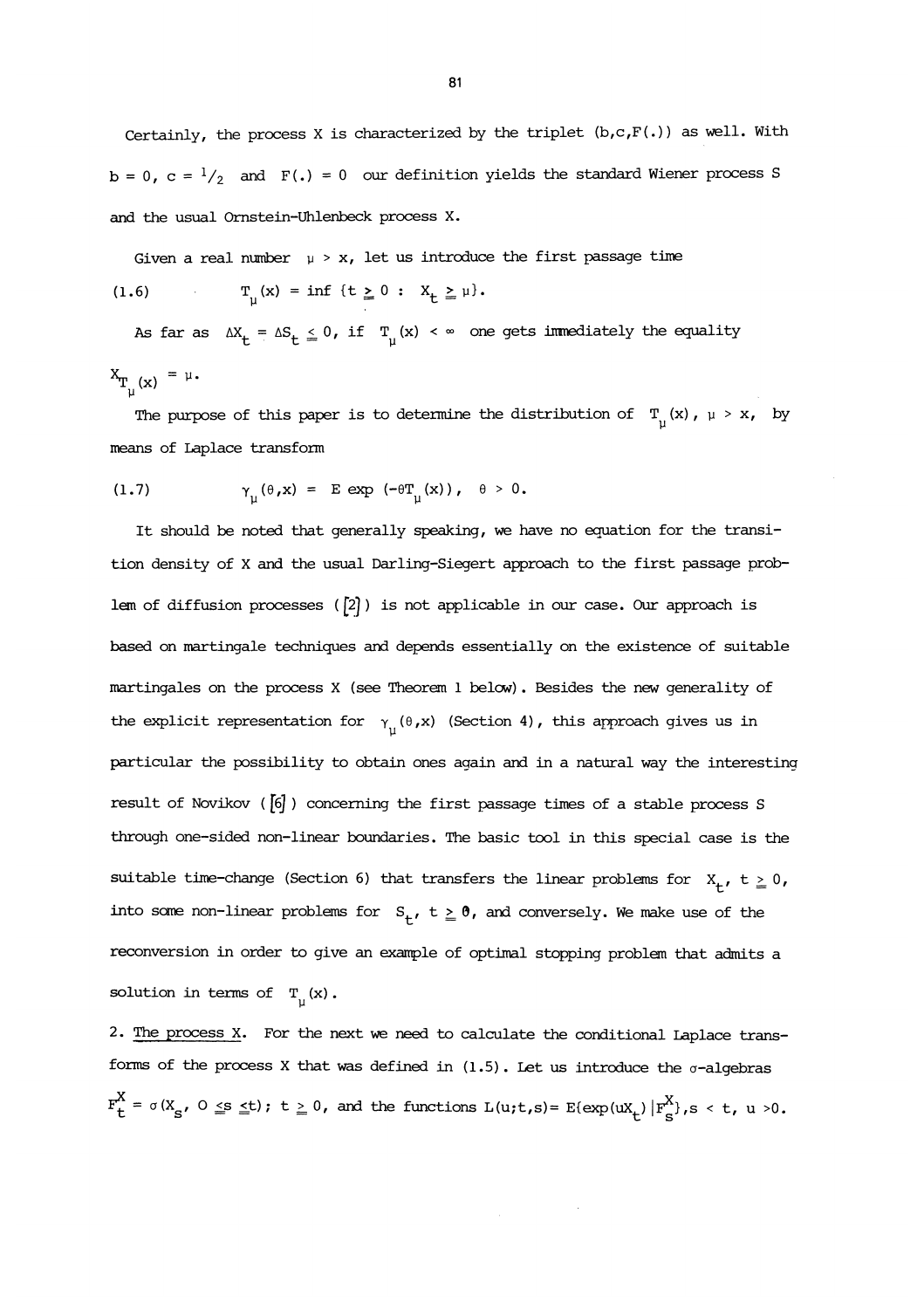Since the stochastic integral in (1.5) might be looked at as an integral taken in the sense of convergence in probability  $([4])$ , a simple argument leads to the following result.

Proposition 1. For any  $0 \leq s < t$  and  $u \geq 0$  one has

(2.1)  $L(u;t,s) = \exp\{e^{-\lambda(t-s)}X_{s}u + \int_{s}^{t} \psi(u,e^{-\lambda(t-v)}) dv\}.$ 

<u>Proof</u>. With an arbitrary subdivision  $s = t_0 < t_1 < ... < t_n = t$ ,  $\epsilon = \max_{i \leq n} |t_i - t_{i-1}|$ and  $Y_t = \int e^{\lambda V} dS_V$ , we get  $(0, t]$  $\mathbb{E} \left[ \exp(uY_t) \left| F_S^X \right| \right] = \exp(uY_s) \cdot \mathbb{E} \left[ \exp(u \int_{(S_t, t]} e^{\lambda V} dS_v \right] \left| F_S^X \right]$ 

$$
= \exp(uY_s) \lim_{\epsilon \downarrow 0} \prod_{i=1}^{n} E \exp(u \cdot e^{\lambda t} i - 1 \cdot (S_{t_i} - S_{t_{i-1}}))
$$
  

$$
= \exp(uY_s) \lim_{\epsilon \downarrow 0} \prod_{i=1}^{n} \exp(\psi(u \cdot e^{\lambda t} i - 1) (t_i - t_{i-1}))
$$
  

$$
= \exp(uY_s + \int_{s}^{t} \psi(u \cdot e^{\lambda V}) dv)
$$

as a consequence of (1.3) and the independent increments property of S.

Now starting with (1.5) we have

$$
L(u;t,s) = \exp(e^{-\lambda t}.xu) E\{\exp(u \cdot e^{-\lambda t}.y_t) | F_s^X\}
$$
  
=  $\exp\{e^{-\lambda t}.xu + e^{-\lambda t}.y_su + \int_s^t \psi(u \cdot e^{-\lambda (t-v)}) dv\}$ 

and the latter obviously implies (2.1).

Corollary 1. The Laplace transform of  $X_t$  has the form

$$
E \exp(ux_t) = \exp(e^{-\lambda t} .xu + \int_0^t \psi(u.e^{-\lambda (t-v)}) dv, u \ge 0.
$$

Corollary 2. The process X is a cadlag Markov process. (Certainly, X has also the strong Markov property.)

3. The martingale M. We are going to introduce a martingale  $M_{t}(\theta)$ ,  $t \geq 0$ , depending on the process X trajectories. To this end, one observes that because of (1.2) the quantity  $F[-1,-z]$  is finite for every z,  $0 < z \leq 1$ . Thus, the measure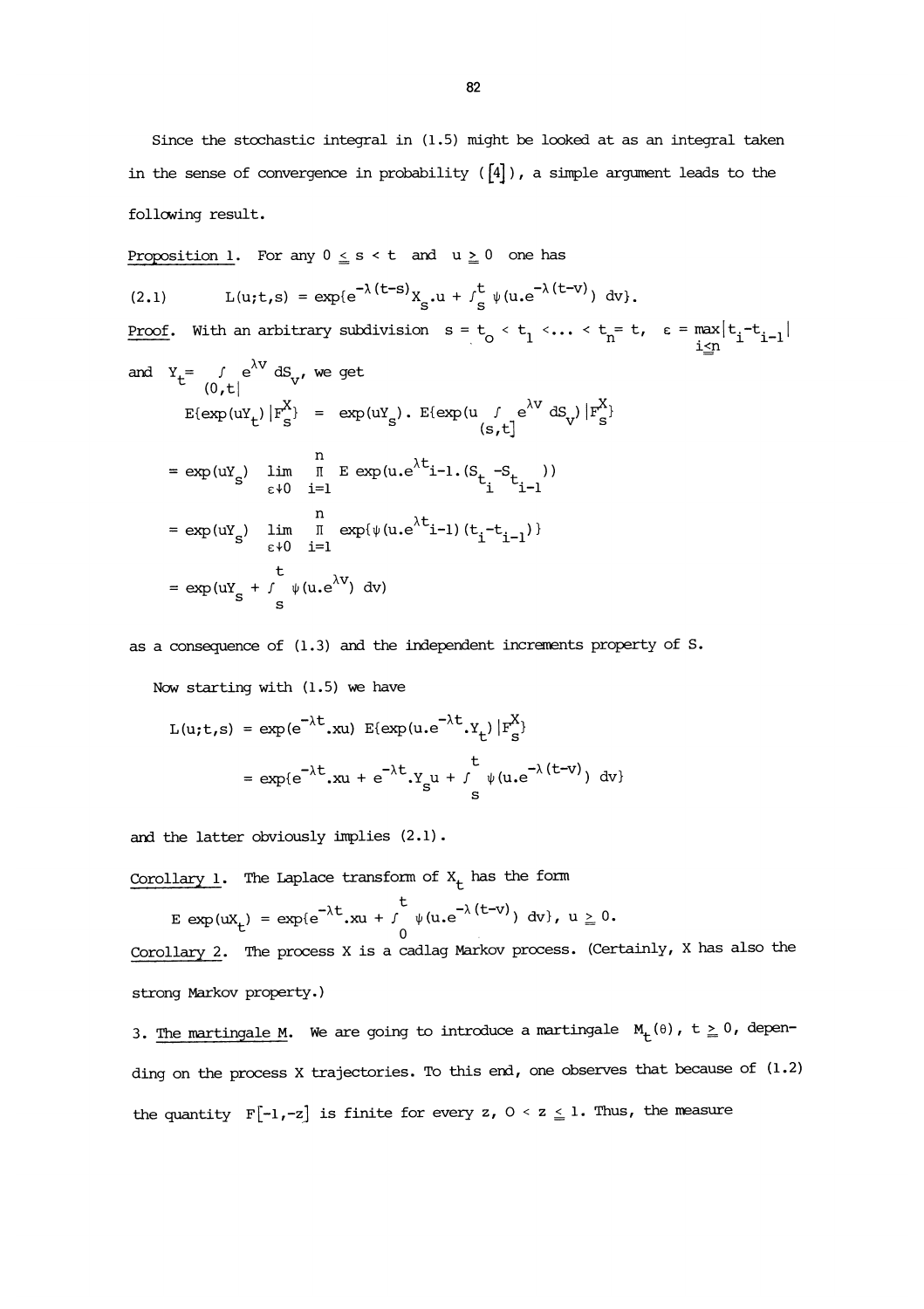$$
G(dz) = F[-1, -z] dz
$$

on (0, 1] is well defined. We need the following assumption.

Hypothesis G. Either  $c > 0$  or the measure  $G(.)$  satisfies the condition

(3.1) 
$$
\frac{\lim}{z \to 0+} z^{k} . G(z, 1) = C > 0
$$

for some constant  $\kappa$ ,  $0 < \kappa < 1$ .

Next, one defines successively

(3.2) 
$$
g(y) = -\frac{1}{\lambda} \int_{1}^{y} \frac{\psi(u)}{u} du, \quad y > 0,
$$

and

(3.3) 
$$
M_{t}(\theta) = e^{-\theta t} \int_{0}^{\infty} y^{\frac{\theta}{\lambda}} - 1 \exp\{X_{t} \cdot y + g(y)\} dy, \quad t \ge 0.
$$

The next statement is crucial because it permits an essential use of the martingale theory later on.

Theorem 1. Under the hypothesis G for any positive  $\theta$  the random process  $M_{+}(\theta)$ ,  $\mathtt{t}\geq 0\text{, is a martingale w.r.t. }\mathbb{F}_{\mathtt{t}}^{X}\text{, } \mathtt{t}\geq 0\text{.}$ 

Proof. First, we observe that our hypothesis G implies the convergence of the integral in  $(3.3)$ . In fact, we have

$$
g(y) = -\frac{b}{\lambda} (y - 1) - \frac{c}{2\lambda} (y^2 - 1) - \frac{1}{\lambda} g_1(y) - \frac{1}{\lambda} g_2(y),
$$

where

$$
g_1(y) = \int_{1}^{y} \psi_1(u) \ du
$$
,  $g_2(y) = \int_{1}^{y} \psi_2(u) \ du$ 

and

$$
\psi_1(u) = f F(dx) (e^{uX} - 1), \psi_2(u) = f F(dx) (e^{uX} - 1 - ux), u \ge 0.
$$
\n
$$
(-\infty, -1)
$$
\nThe convergence of the integral at  $y = 0$  is obvious, because  $\infty$   $\sim \lim_{y \to 0} g(y) \ge -\infty$ .  
\nNow let us denote  $d_1 = f F(dx) \ge 0$ ,  $d_2 = f F(dx) x^2 \ge 0$ . In consequence\n
$$
(-\infty, -1)
$$
\nof (1.2) one gets  $0 \le d_1 + d_2 < \infty$ . Our function  $\psi_1$  satisfies  $0 \ge \psi_1(u) + -d_1$  and\n
$$
0 \ge \psi_1(u) + 0
$$
\nas  $u \leftrightarrow \infty$ . This means that  $|g_1(y)| \le f |\psi_1(u)| du \le d_1 \ln y$ . On the other hand,  $0 < e^{uX} - 1 - ux \le \frac{u}{2}$ ,  $u > 0$ ,  $-1 \le x < 0$ , and in this way one obtains the inequalities  $0 \le \psi_2(u) \le \frac{u}{u} \le \frac{u}{2}$ ,  $d_2 < \infty$  and  $0 \le g_2(y) \le \frac{d}{4}2(y^2 - 1)$ .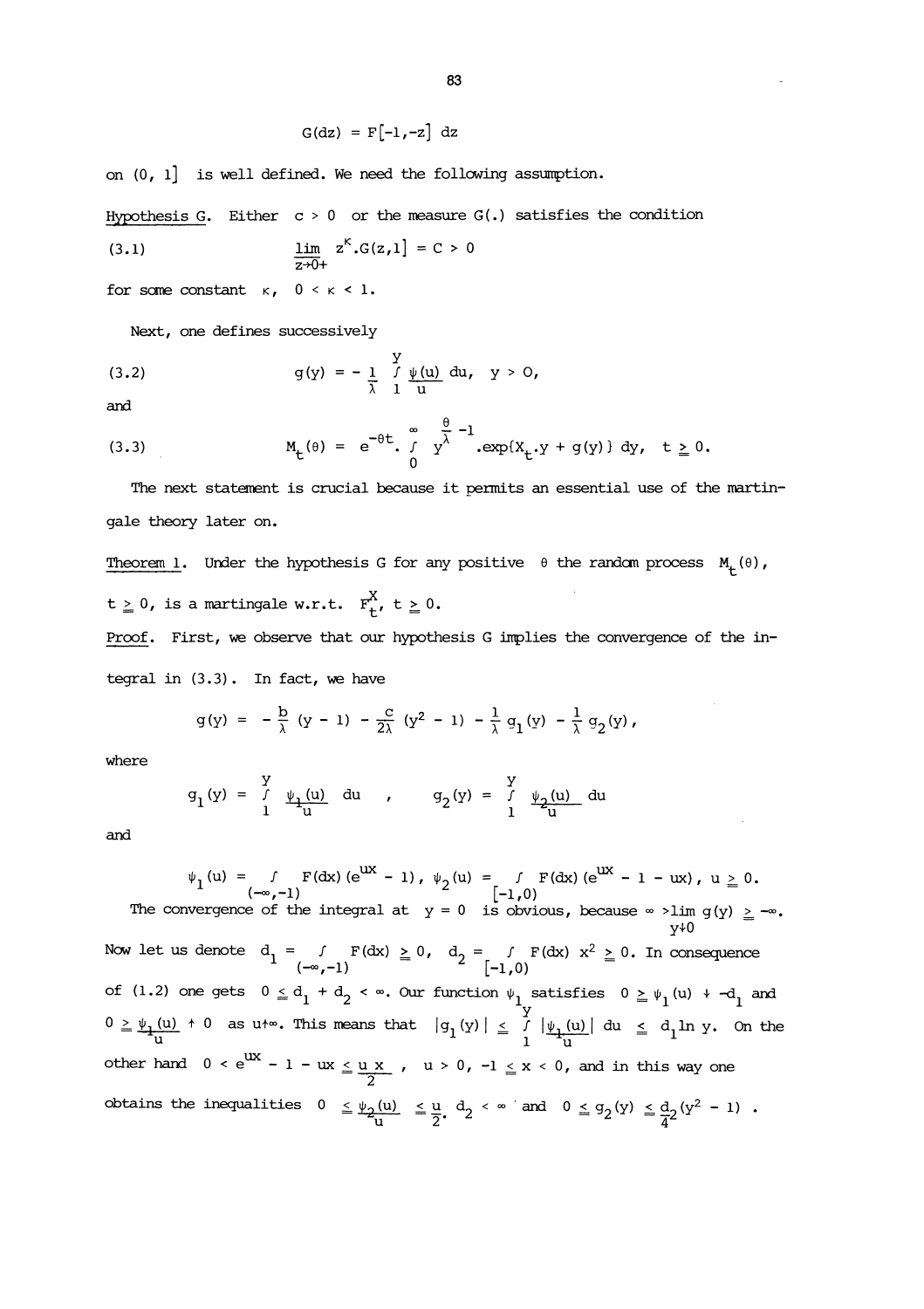If c > 0, the corresponding term  $-\frac{c}{2\lambda}$  (y<sup>2</sup> - 1) in g(y) ensures the convergence. If  $c = 0$ , by the equality  $\frac{\psi_2(u)}{u} = \int (1 - e^{-u^2}) G(dz)$ , where obviously  $0 \leq \frac{1}{2}$  z G(dz) =  $\frac{d}{2}$  <  $\infty$  , the hypothesis (3.1) and the corollary of Theorem 4.15 in  $=$   $\frac{1}{0}$   $\frac{1}{2}$ [i] one gets  $\lim_{u \to \infty} u^{-k} \cdot \frac{\psi_2(u)}{u} \geq C \cdot \Gamma(1 - \kappa) > 0$ . Consequently,  $\frac{\psi_2(u)}{u} \geq C_2 \cdot u^k$  for any  $C_2$  belonging to the interval  $(0, C.\Gamma(1 - \kappa))$  and  $u \ge u_2(C_2) > 0$  (sufficiently large). This implies  $g_2(y) \geq C_2 \cdot y^{1+\kappa} + C_1$ ,  $y > u_2(C_2)$ , and the convergence of our integral too.

Secondly, applying Fubini's lemma and (2.1) for  $0 \le s \le t$  (and with  $z = ye^{-\lambda(t-s)}$ ) we get

$$
E\{M_{t}(\theta) \mid F_{s}^{X}\} = e^{-\theta t} \int_{0}^{\infty} y_{\lambda}^{\frac{\theta}{2}} - 1 E\{\exp(X_{t} \cdot y + g(y)) \mid F_{s}^{X}\} dy
$$
  
\n
$$
= e^{-\theta s} \int_{0}^{\infty} y_{\lambda}^{\frac{\theta}{2}} - 1 \exp(g(y) - \theta(t-s) + e^{-\lambda(t-s)} y_{\lambda} X_{s} + \int_{s}^{t} \psi(y e^{-\lambda(t-v)}) dv\} dy
$$
  
\n
$$
= e^{-\theta s} \int_{0}^{\infty} z_{\lambda}^{\frac{\theta}{2}} - 1 \exp\{z X_{s} + g(z e^{\lambda(t-s)}) + \int_{0}^{t-s} \psi(ze^{\lambda v}) dv\} dz.
$$

But the function  $f(u,z) = g(ze^{\lambda u}) + f \psi(ze^{\lambda v}) dv$ ,  $u \ge 0$ , satisfies the con-

dition

$$
\frac{\partial f(u,z)}{\partial u} = g'(ze^{\lambda u}), \quad z\lambda e^{\lambda u} + \psi(ze^{\lambda u}) = g'(y).\lambda y + \psi(y) \equiv 0
$$
\nwith  $y = ze^{\lambda u}$ , in view of (3.2). Therefore,

$$
f(u,z) = const = f(0,z) = g(z)
$$

and we get  $E\{M_t(\theta) | F_s^X\} = X_s$ , that completes the proof.

Remark 1. We emphasize the fact that Theorem 1 is valid for every process X with S containing a Gaussian component  $(c > 0)$ . If the process S has no Gaussian component  $(c = 0)$ , the condition  $(3.1)$  is nevertheless fulfilled for a class of measures  $F(.)$ that includes the stable processes S with parameter  $\alpha$  satisfying  $1 < \alpha < 2$ . Because of its importance, we consider this special case in Section 5.

4. The Laplace transform of  $T_{+}(x)$ . Now we are in a position to derive an explicite expression for the Laplace transform  $\gamma_{\mu}(\theta, x)$ . Due to the particular structure of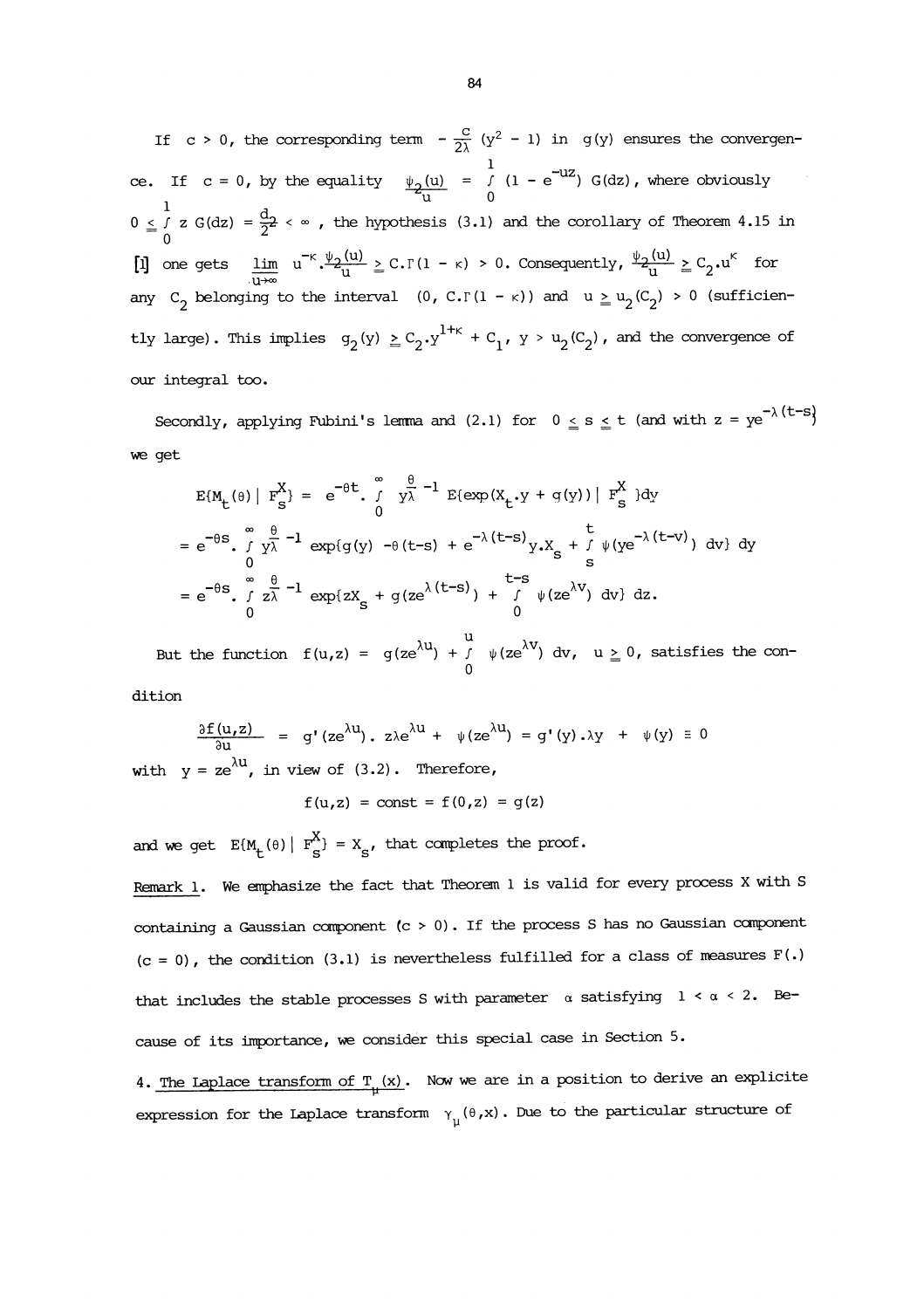the martingale  $M(\theta)$  we have the following result.

Theorem 2. Under the hypothesis G the next equality holds:

(4.1) 
$$
\gamma_{\mu}(\theta, x) = \frac{\int_{0}^{\infty} \frac{\theta}{y^{\lambda}} - 1 \exp(xy + g(y)) dy}{\int_{0}^{\infty} \frac{\theta}{y^{\lambda}} - 1 \exp(\mu y + g(y)) dy}, \quad \theta > 0.
$$

Proof. We put  $T_{\text{u}}(x)$  At instead of t in (3.3) and we make use of the well known martingale property that

$$
E M_{T_{\mu}(x) \Lambda t}(\theta) = E M_0(\theta) = \int_{0}^{\infty} \frac{\theta}{y} - 1 \exp(xy + g(y)) dy.
$$

Next, one observes that

$$
0 \leq M_{T_{\mu}(x) \Lambda t}(\theta) \leq \int_{0}^{\infty} y^{\frac{\theta}{\lambda} - 1} \exp(\mu y + g(y)) \, dy
$$

and, moreover, when  $T_{ij}(x) = \infty$  then

$$
0 \leq M_{\Gamma_{\mu}(x) \Lambda t}(\theta) = M_{t}(\theta) \leq e^{-\theta t} \int_{0}^{\infty} y^{\lambda} \exp(i y + g(y)) dy
$$

as well. Therefore,

 $\lim_{t\to\infty}\mathbb{E}\,\mathop{\mathbf{M}_{T}}\limits_{\mu}(x)\,\wedge t^{\,(\theta)}\,=\,\mathbb{E}\,\mathop{\mathbf{M}_{T}}\limits_{\mu}(x)\,\cdot\,1_{\{T_{\mu}(x)\,\,<\,\,\infty\}}=\,\int\limits_{0}^{\infty}\,\int\limits_{0}^{\theta}\, -1\exp(\mu y\,+\,g(y))\,\mathrm{d}y\,,\,\,\gamma_{\mu}(\theta\,,x)\,\,.$ The right-hand sides of our equalities give directly (4.1).

Remark 2. For the validity of Theorem 2 we need not (and we did not use) any fact about the finiteness of  $T_u(x)$ . It is well known that  $T_u(x) \leq \infty$  P-a.s. if and only if  $\lim_{y \to 0} \gamma_y(\theta, x) = 1$ . The latter equality is easily verified when there exists lim g(y) >  $-\infty$  or when f  $F(dx) |x| < \infty$ ,<br>y+0  $(-\infty, -1)$ 5. The case of stable process S with parameter  $1 < \alpha \leq 2$ . Now we turn to the particular case when the following hypothesis is satisfied.

Hypothesis H<sub>0</sub>. Either F(.) = 0 and c > 0 (we characterize this by posing  $\alpha = 2$ ), or c = 0 and  $F(dx) = \frac{\sigma .dx}{|x|^{\alpha+1}} 1_{\{x \le 0\}}$  for some  $\sigma > 0$  and  $1 < \alpha < 2$ .

Using standard arguments (see [8], §25, Theorem 4) one obtains the equivalent form of H<sub>a</sub> in the terms of our function  $\psi : H_{\alpha}$ ,  $1 < \alpha \leq 2$ , means that

$$
\psi(u) = \overline{\psi(u)} = \overline{b}u + \overline{\sigma}u^{\alpha}
$$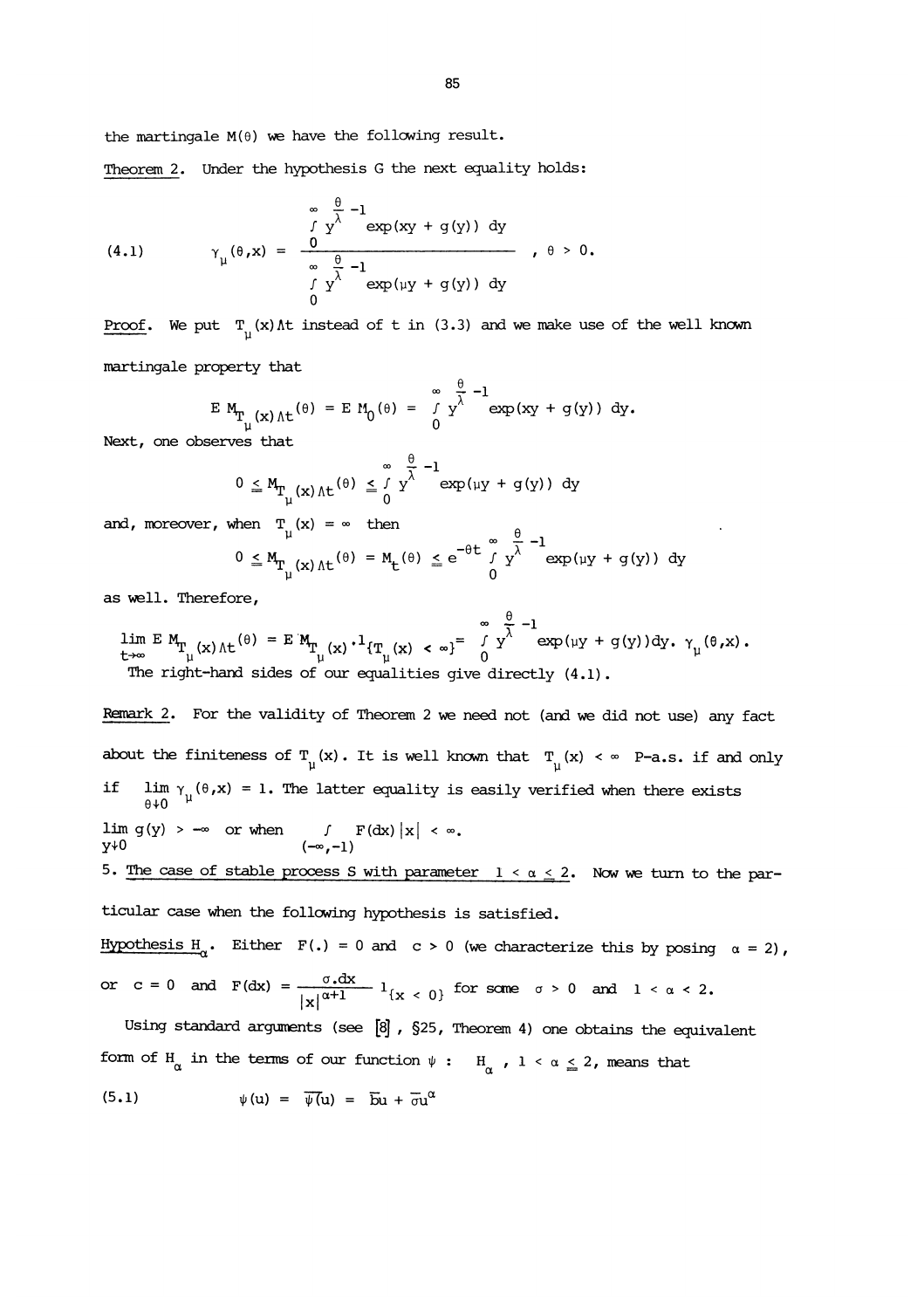with some  $\overline{b}$ ,  $-\infty < \overline{b} < \infty$ , and  $\overline{\sigma} > 0$ . In this situation by (3.2) we get

(5.2) 
$$
g(y) = \overline{g}(y) = -\frac{\overline{b}}{\lambda} (y-1) - \frac{\overline{\sigma}}{\alpha \lambda} (y^{\alpha} - 1),
$$

and the martingale  $M(\theta)$  is well defined via (3.3).

Following Novikov we introduce the function

Now know we introduce the function  
\n
$$
H(v,\alpha,x) = \frac{1}{r(-\alpha v)} \int_{0}^{\infty} y^{-\alpha v} d\alpha v dx + \int_{0}^{\infty} y^{-\alpha v} dx
$$

which turns to be analytic in the half-plane Re  $y < 1$ . All the essential properties of  $H(\nu,\alpha,X)$  are collected in the supplement of  $[6]$ .

Next we obtain a special case of Theorem 2.

Proposition 2. Under the hypothesis H<sub> $\alpha$ </sub>, 1 <  $\alpha \leq$  2, the following equality holds

for 
$$
\theta > 0
$$
:

\n(5.3)

\n
$$
\gamma_{\mu}(\theta, x) = \frac{H\left(-\frac{\theta}{\alpha \lambda}, \alpha, \left(\frac{\lambda}{\theta}\right)^{\frac{1}{\alpha}}(x - \frac{\overline{b}}{\lambda})\right)}{H\left(-\frac{\theta}{\alpha \lambda}, \alpha, \left(\frac{\lambda}{\theta}\right)^{\frac{1}{\alpha}}\left(\mu - \frac{\overline{b}}{\lambda}\right)\right)}.
$$

Moreover, this formula defines also an analytical continuation of the Laplace transform  $\gamma_{\mu}(\theta, x)$  to the half-plane Re  $\theta > -\alpha \lambda \cdot v_{\alpha}(\overline{\mu})$ , where  $\overline{\mu} = (\frac{\lambda}{\overline{\sigma}})^{\overline{\alpha}}(\mu - \frac{\overline{b}}{\lambda})$  and  $v_{\alpha}(z)$  is the smallest positive zero of  $H(\nu,\alpha,z)$  with  $(\alpha,z)$  fixed. <u>Proof</u>. Applying the change of variables  $y = (\frac{\lambda}{\overline{a}})^{\alpha}z$  we see the formula (5.3) is another form of (4.1) for  $\theta > 0$ . As far as the right-hand side of (5.3) is analytic in  $\theta$  in the half-plane Re  $\theta > -\alpha \lambda \cdot v_{\alpha}(\bar{\mu})$  (see  $[6]$ ), the left-hand side can be analytically continued in  $\theta$  to this half-plane.

Corollary 3. Since lim  $H(v, \alpha, x) = 1$ ,  $-\infty < x < \infty$ , under the hypothesis  $H_{\alpha}$  we get  $\lim_{u \to 0} \gamma_u(\theta, x) = 1$  and, consequently,  $T_u(x) < \infty$  P-a.s.

6. The time change - two applications. Throughout this section we suppose the hypothesis H<sub>a</sub> holds with some  $\alpha$ ,  $1 < \alpha \leq 2$ , and  $\overline{b} = 0$  (see (5.1)). As a consequence we have

$$
\psi(u) = \tilde{\psi}(u) = \overline{\sigma} u^{\alpha}, \quad 1 < \alpha \leq 2,
$$

and the process  $X$  is stationary too (see  $(2.1)$ ).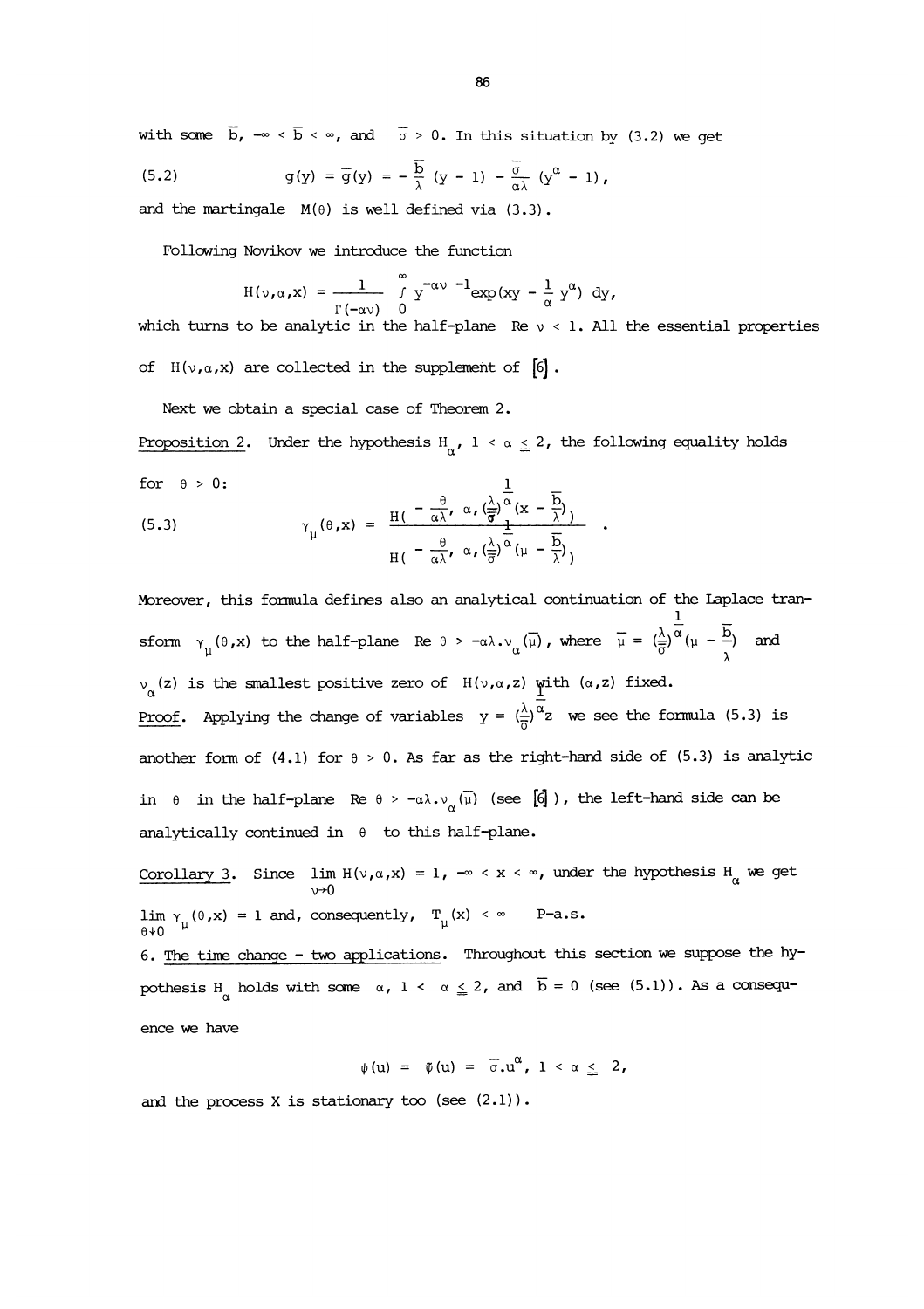Let us introduce the real (increasing and continuous) function

$$
\delta(t) = (\alpha \lambda)^{-1} (e^{\alpha \lambda t} - 1), t \geq 0,
$$

which determines an one-to-one mapping of  $[0, \infty)$  onto  $[0, \infty)$ , and the convers function

$$
\rho(t) = (\alpha \lambda)^{-1} \ln(1 + \alpha \lambda t), t \geq 0.
$$

**Lemma 1.** The distributions of  $S_t$ ,  $t \ge 0$ , and of  $\tilde{S}_t = \int_{0}^{\rho(t)} e^{\lambda V} dS_V$ ,  $t \ge 0$ , coinside.

Proof. As in Proposition 1 one calculates

$$
E \exp(u\tilde{S}_t) = E \exp(uY_{\rho(t)}) = \exp(\overline{\sigma}u^{\alpha}.\delta(\rho(t))) = \exp(\overline{\sigma}u^{\alpha}t), \quad u > 0.
$$

But under the hypothesis stated  $(H_a$  and  $\bar{b} = 0)$  the latter term is just E exp(uS<sub>t</sub>). The lemma is proved.

Now for any constants  $a$ ,  $b$  and  $c$  such that  $b \ge 0$  and  $ab + c > 0$ , define the stopping time  $\tau(a,b,c)$  w.r.t.  $F^S_{+}$ ,  $t \geq 0$ , by the formula

(6.1) 
$$
\tau(a,b,c) = \inf \{t > 0 : S_t \ge a(t+b)^{\frac{1}{\alpha}} + c \}
$$

and pose

(6.2) 
$$
\tau_{\mu}(x) = \tau (\mu(\alpha \lambda) \overline{\alpha}, (\alpha \lambda)^{-1}, -x), \mu > x.
$$

The following simple fact is valid in our situation.

Theorem 3. The stopping time  $T_u(x)$  has the same distribution as  $\rho(\tau_u(x))$  does. Proof. We define similarly  $\tilde{\tau}(a,b,c)$  and  $\tilde{\tau}_{u}(x)$  by replacing  $S_t$  by  $S_t$  in (6.1) and (6.2). Next, starting with (1.6), we calculate

$$
T_{\mu}(x) = \inf \{t : x + Y_t \ge \mu e^{\lambda t}\}
$$
  
=  $\inf \{ \rho(s) : Y_{\rho(s)} \ge \mu e^{\lambda \rho(s)} - x \}$   
=  $\inf \{ \rho(s) : \tilde{S}_s \ge \mu (1 + \alpha \lambda s) \overline{\alpha} - x \} = \rho(\tilde{\tau}_{\mu}(x)).$ 

The statement of the theorem follows from Lemma 1 which says the distribution of  $\tilde{\tau}_{\mu}(x)$  coinsides with the distribution of  $\tau_{\mu}(x)$ .

From Theorem 3 and Proposition 2 we deduce the following result of A.Novikov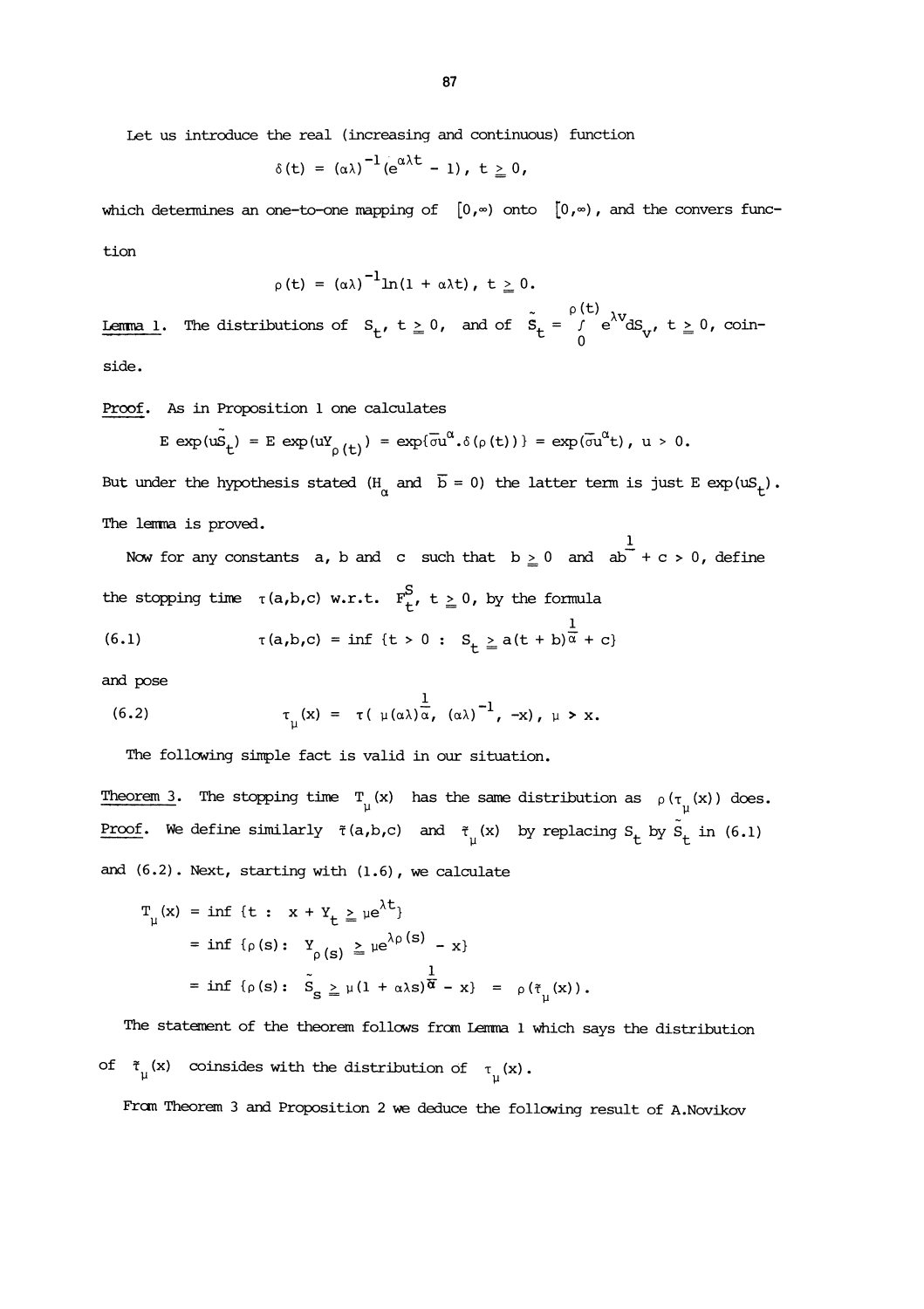(see  $[6]$ , Theorem 1).

Theorem 4. For every  $a,b,c$  with  $b \ge 0$ ,  $ab^{\frac{1}{\alpha}} + c > 0$ , one has

(6.3) 
$$
E (\tau(a,b,c) + b)^{\vee} = b^{\vee} \cdot \frac{H(\nu,a,-cb^{\frac{1}{\alpha}},d)}{H(\nu,a,ad)}, \text{ if } b > 0 \text{ and } \nu < \nu_{\alpha}(\text{ad}),
$$

and  
\n(6.4) 
$$
E(\tau(a,b,c)^{\nu}) = \begin{cases} \frac{(cd)^{\alpha\nu}}{H(\nu,\alpha, ad)}, & \text{if } \nu < \nu_{\alpha}(ad), \\ +\infty, & \text{if } \nu \geq \nu_{\alpha}(ad), \end{cases}
$$

where  $d = (\alpha \overline{\sigma}) \frac{1}{\alpha}$ 

where  $d = (\alpha \sigma)^\alpha$ .<br>
<u>Proof</u>. Assume  $b > 0$  and put  $x = -c$ ,  $\lambda = (\alpha b)^{-1}$ ,  $\mu = ab^{\overline{\alpha}}$ . Then<br>  $\mu - x = ab^{\overline{\alpha}} + c > 0$ ,  $\overline{\mu} = (\frac{\lambda}{\sigma})^{\frac{1}{\alpha}}$ ,  $\mu = ad$ 

and by Proposition 2 with  $v = -\frac{\theta}{\alpha \lambda}$  we get the equalities

$$
E (\tau(a,b,c) + b)^{\vee} = E (\tilde{\tau}_{\mu}(x) + \frac{1}{\alpha \lambda})^{\vee}
$$
  
\n
$$
= b^{\vee}.E (\alpha \lambda \tilde{\tau}_{\mu}(x) + 1)^{\vee} = b^{\vee}.E \exp\{\nu \ln(1 + \alpha \lambda \tilde{\tau}_{\mu}(x))\}
$$
  
\n
$$
= b^{\vee}.E \exp\{- \theta \rho (\tilde{\tau}_{\mu}(x))\} = b^{\vee}.H(\nu, \alpha, -cb^{-\frac{1}{\alpha}}, d)
$$
  
\n
$$
H(\nu, \alpha, ad)
$$

provided that  $\theta$  >- $\alpha \lambda v_{\alpha}$  (ad) (or  $v < v_{\alpha}$  (ad)). The rest statements of the theorem follow from the properties of  $H(\nu,\alpha,x)$ , the case  $b = 0$  being taken into account by letting  $b \nmid 0$  (or  $\lambda \rightarrow +\infty$ ).

Remark 3. In the original theorem of Novikov (with  $d = 1$ , see [6]) one makes use of the fact that

$$
(t + b)^{\nu}
$$
.  $H(\nu, \alpha, \frac{S_t - c}{t + b)^{\alpha}}$ ),  $t \ge 0, b > 0,$   
 $(t + b)^{\alpha}$ 

is a complex-valued martingale (w.r.t.  $F^S_{t'}$ ,  $t \geq 0$ ) for every complex v with Rev < 1. This fact involves an analytical continuation in contrast to our Theorem 1.

As a second example we consider an optimal stopping problem originally treated in more general setting in  $[5]$ ,  $[7]$  and  $[9]$ . This problem admits a simple solution in terms of stopping times  $\; {\bf T}_{_{\rm II}}(x)$  .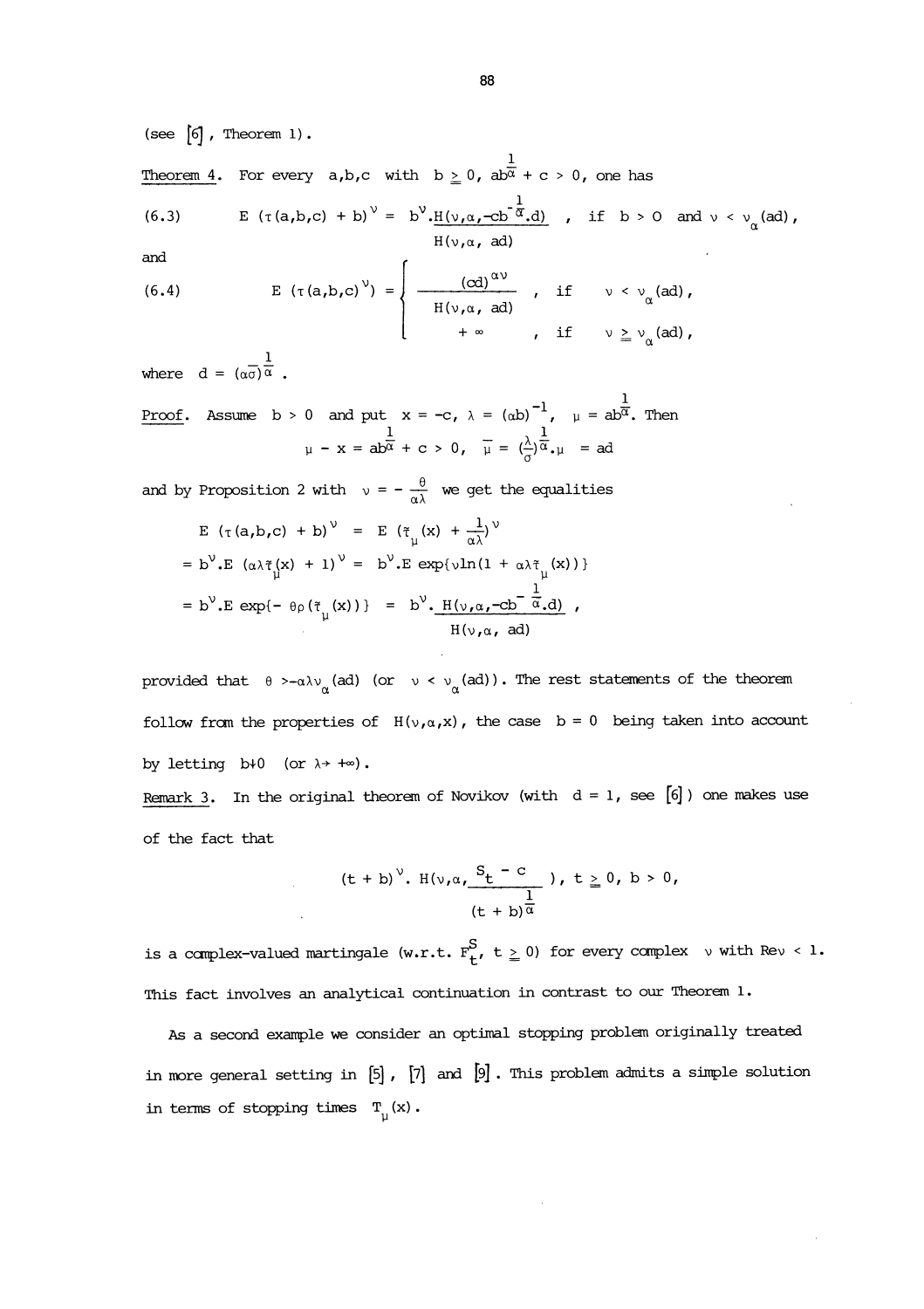quantity

Under the hypothesis stated at the beginning of this section (H<sub>α</sub> and 
$$
\bar{b} = 0
$$
) the quantity  
quantity  
(6.5)  $v(x,b,\tau) = E \frac{x + S_{\tau}}{b + \tau}$ ,  $b > 0$ ,  $-\infty < x < \infty$ ,

is to be maximized on stopping times  $\tau = \tau(\omega)$  w.r.t.  $F_{t}^{S}$ ,  $t \geq 0$ .

By Lemma 1 we have

$$
v(x,b,\tau) = v(x,b,\tilde{\tau}) = E \frac{x + S_{\tilde{\tau}}}{b + \tilde{\tau}},
$$

using  $\tilde{S}_t = Y_{\rho(t)}, t \ge 0$ , and  $\tilde{\tau}$  in the place of  $S_t$ ,  $t \ge 0$ , and  $\tau$ . Now taking  $\lambda = \frac{1}{\alpha b}$  and  $t = \delta(s)$ ,  $s \ge 0$ , we get

$$
\frac{x+\tilde{S}_\mathsf{t}}{b+\mathsf{t}} = \frac{x+Y_\rho(\mathsf{t})}{b+\mathsf{t}} = \frac{e^{\lambda\rho(\mathsf{t})} \cdot X_\rho(\mathsf{t})}{\frac{1}{\alpha\lambda}+\mathsf{t}} = \frac{e^{\lambda S} \cdot X_S}{\frac{1}{\alpha\lambda}e^{\alpha\lambda S}} = \alpha\lambda e^{-(\alpha-1)\lambda S} \cdot X_S.
$$

Consequently, it is equivalent to consider the problem of maximizing the quantity

(6.6) 
$$
V(x,b,T) = \frac{1}{b} E e^{-\beta T} x_T, \ \beta = \frac{\alpha - 1}{\alpha b} > 0,
$$

on stopping times  $T = T(\omega)$  w.r.t.  $F_S^X$ ,  $s \geq 0$ , provided that  $T = \rho(\tau)$ , because  $V(x,b,T) = V(x,b,\tau)$ .

By  $[7]$  for  $\alpha = 2$  and  $[5]$  for  $1 < \alpha < 2$  one knows the solution of the original problem of maximizing (6.5) is one of the stopping times  $\tau(a,b,-x)$  or the stopping time  $\tau_0 = 0$ .

Let us denote

$$
\Psi(\mu) = \frac{\int_{0}^{1} y^{\alpha - 2} \exp(i\psi - \overline{\phi}b y^{\alpha}) dy}{\int_{0}^{1} y^{\alpha - 1} \exp(i\psi - \overline{\phi}b y^{\alpha}) dy}, \quad -\infty < \mu < \infty.
$$

As far as  $\psi(\mu)$  is positive, decreasing and continuous and  $\psi(0) = \Gamma(\frac{\alpha-1}{\alpha}) > 0$ , the equation  $\mu = \Psi(\mu)$  has a unique solution  $\tilde{\mu}$  (moreover,  $0 < \tilde{\mu} < \Psi(0)$ ). The corresponding result in our case is given below without proof because it can be justified as in  $[5]$  and  $[7]$  (see also  $[9]$ , Example 2, for the case  $\alpha = 2$  and  $\lambda = 1$ ). **Theorem 5.** For every real x and  $b > 0$ , either the stopping time  $T_{n}(x)$ , or the stopping time  $T_{\text{x}}(x) = 0$  maximizes the quantity (6.6). More precisely,